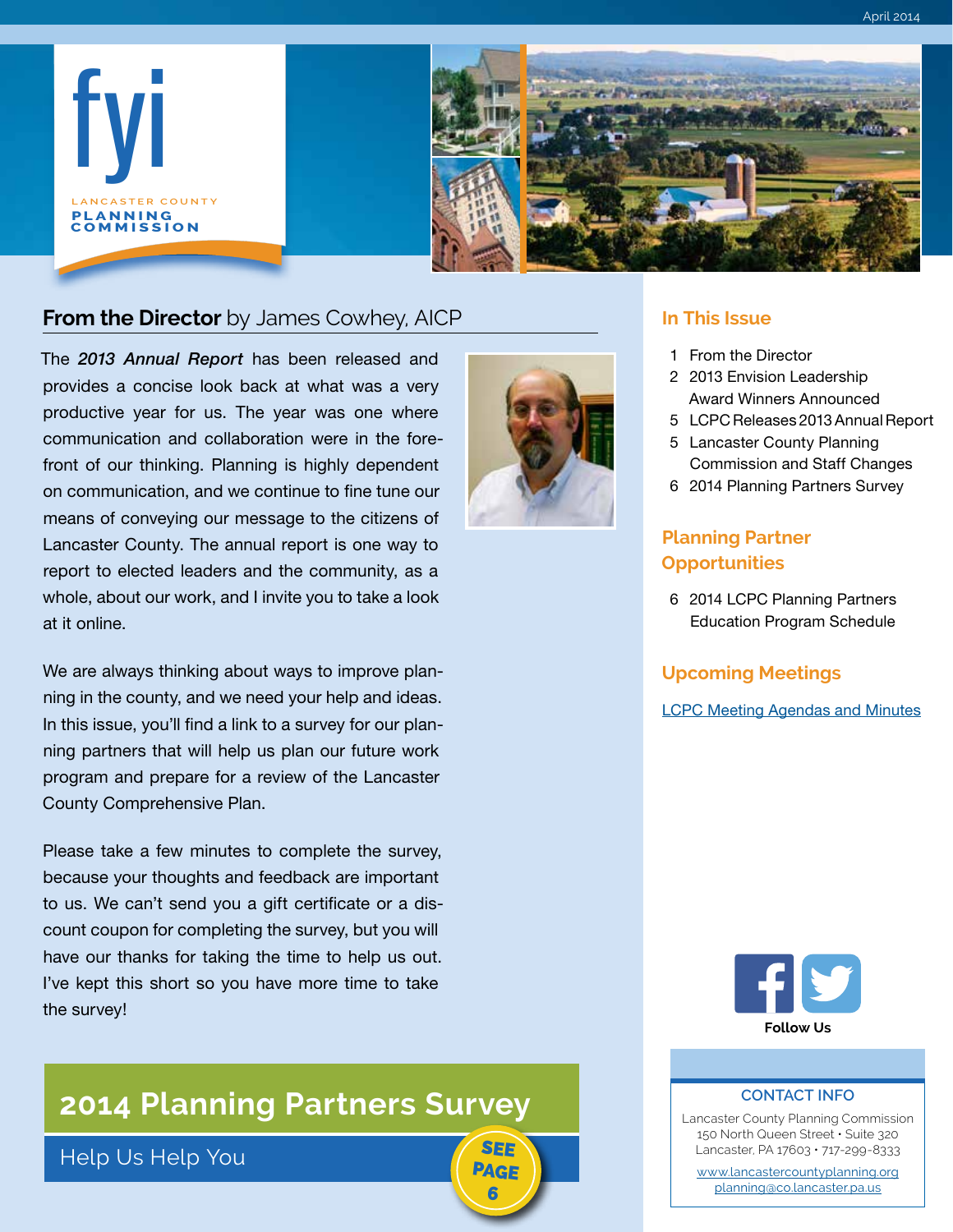# <span id="page-1-0"></span>**2013 Envision Leadership Award Winners Announced**

The Lancaster County Planning Commission held its annual Envision Lancaster County Leadership Awards Program on February 25 at the Lancaster County Government Center. This program recognizes the efforts of municipalities, developers, consultants, and community groups that embrace smart growth concepts and highlights the advantages of good planning.

James Cowhey, LCPC Executive Director, announced the award winners. Commissioner Craig Lehman and LCPC Chairman Leo Lutz presented the awards.

There were two winners of the top **Leadership Award** this year – **Steeple View Lofts** in Lancaster City with project partners RGS Associates, Landis Communities, Zamagias Properties, EG Stoltzfus Construction, and LeFevre Funk Architects; and **Mount Joy Borough Authority's Integrated Strategies for Environmental Sustainability** for its wastewater treatment facility with project partners the ARRO Group, Mount Joy Borough, and East Donegal Township.

Two **Achievement Awards** were handed out. The winners were **Siegrist Mill Covered Bridge** with RETTEW Associates, Inc. as project lead working with Lancaster County and Rapho and West Hempfield Townships; and the **Elizabethtown Train Station Site Improvements** with project partners C.S. Davidson and Elizabethtown Borough working with Horst Excavating, Hanover Engineering Associates, Inc., Derck and Edson Associates, Michael Baker Jr., Inc., Barton Associates, Inc., and Johnson, Mirmiran & Thompson.

**Certificates of Merit** were earned by **Saint James Episcopal Church** in Lancaster City with project

partner RGS Associates, Inc. in conjunction with MM Architects, Inc. and Warfel Construction; and **Woodward Hill Cemetery Presidential Memorial Garden** in Lancaster City with project partners Wohlsen Construction Company, the Board of Directors of Woodward Hill Cemetery, and Derck & Edson Associates.

Entries were evaluated for replicability, effectiveness, support for county and local plans, and community involvement and partnerships. Entries were judged in five categories: Heritage Resources, Sustainable Growth, Infrastructure, Community Capacity, and Community Design and Placemaking.

This year's event featured a keynote presentation by Beth Koser-Schwartz of Lighten Up Lancaster County and Eboni Bryant of LiveWELL Lancaster County. Both efforts are programs of Lancaster General Health.

Ms. Koser-Schwartz and Ms. Bryant spoke on "Healthy Community Design." They focused on how good community design can benefit residents' health. In the areas of community design, Lighten Up Lancaster County is concentrating on active transportation – walking and biking, while LiveWELL Lancaster County is focused on healthy and safe environments.

Some of the initiatives they talked about were municipal and school walk audits, the Safe Routes to School programs, *Bicycle Friendly Community* and *Bicycle Friendly Business* designations, and complete streets policies which provide for an appropriate range of access to and uses of streets and roadways for pedestrians, bicycles, children, the elderly, and the physically challenged.

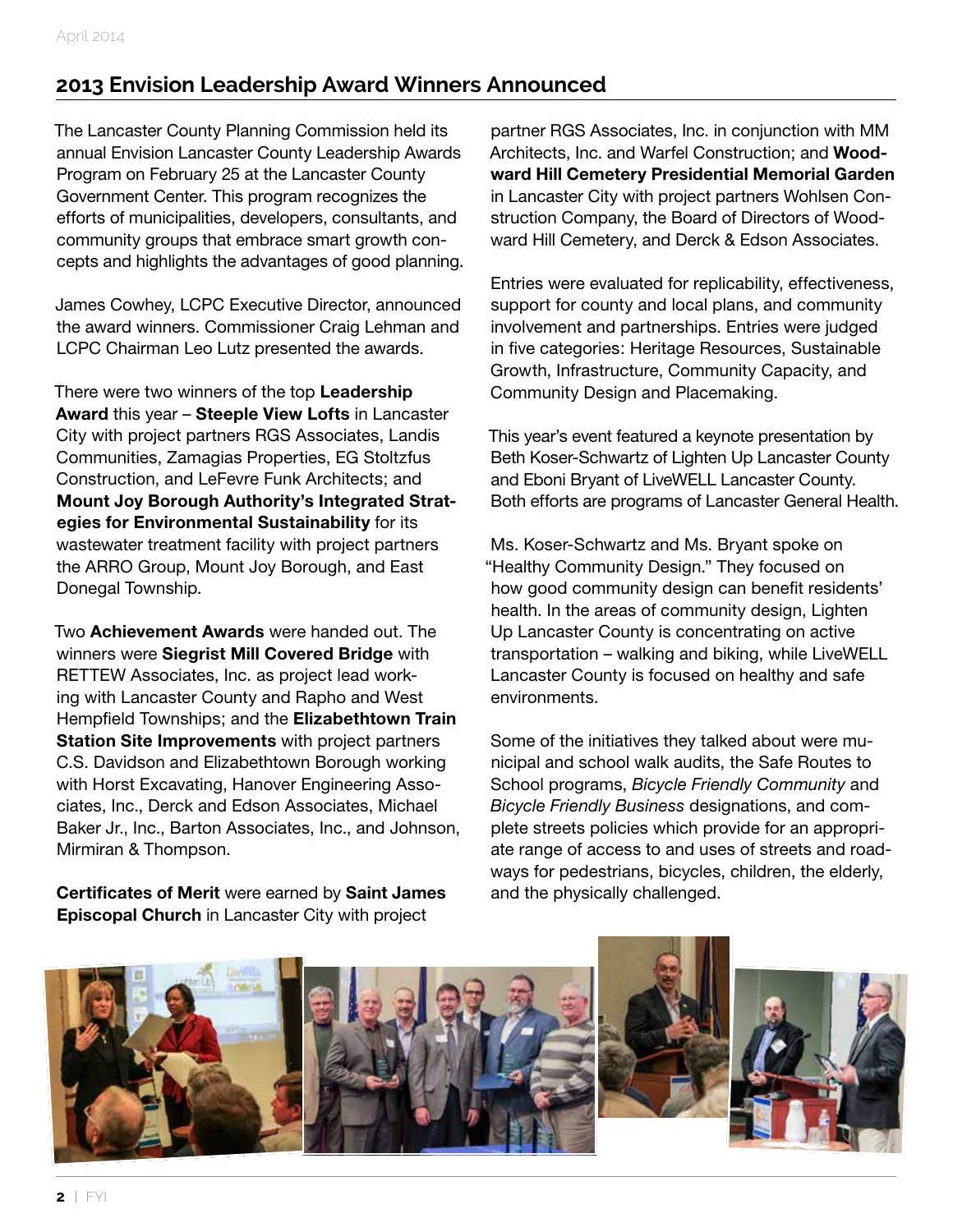# **Congratulations**

2013 Envision Lancaster County Leadership Award Winners

### A Salute to Lancaster's Smart Growth Leaders



**LEADERSHIP AWARD** LARGE PROJECT / BUILT / INFRASTRUCTURE

### MOUNT JOY BOROUGH AUTHORITY INTEGRATED STRATEGIES FOR ENVIRONMENTAL SUSTAINABILITY Mount Joy Borough

To promote long-term environmental sustainability of its wastewater treatment system, Mount Joy Borough Authority identified a set of projects which it has recently completed.

A nutrient credit trading program was designed to reduce nitrogen loading to the Chesapeake Bay. The authority contracted with Brubaker Farms to use best management practices to generate credits which are used to offset nitrogen loading in the wastewater effluent. The treatment plant was upgraded to include biological nutrient removal which resulted in removal of 30,000 pounds of nitrogen.

Rather than continuing to landfill sewage sludge, the Authority established a biosolids program. The resulting biosolids are used by local farmers on their fields. The Authority also provided land for a yard waste and leaves compost facility which is a partnership between Mount Joy Borough and East Donegal Township. The Authority had solar panels installed at its facilities which it leases. The energy produced is utilized by the treatment plant or sold back to the grid.

Project partners included ARRO, Mount Joy Borough Authority, Mount Joy Borough, and East Donegal Township.



**LEADERSHIP AWARD** LARGE PROJECT / BUILT / SUSTAINABLE GROWTH

### STEEPLE VIEW LOFTS

City of Lancaster

Steeple View Lofts is a 36-unit market rate rental complex on North Water Street in Lancaster. This project combines affordable, maintenance-free living for active adults with commercial space on the ground floor.

The adaptive reuse of this historic structure created dwellings within walking distance of many amenities such as shops, restaurants, schools, churches, hospitals, and parks. The property scored a 98 out of 100 for walkability on Walkscore.com.

The variety of units within the building provides a range of choices in both dwelling size and rent. Shared spaces, including a roof-top deck, are also provided.

Wherever possible the historic fabric of the building, including exposed masonry walls, timber floor framing, and large industrial windows, was maintained. Alterations were designed and undertaken to comply with the Secretary of the Interior's Standards for Rehabilitation of Historic Buildings.

Green infrastructure technologies were employed on the site. These facilities include permeable brick and porous asphalt paving to capture and infiltrate storm runoff from nearly half of the warehouse's roof area, as well as parking areas.

Project partners included RGS Associates, Landis Communities, Zamagias Properties, EG Stoltzfus Construction, LeFevre Funk Architects.

# Envision Lancaster County Awards **Committee Members**

### **ED ARNOLD**

Manager, Millersville Borough

**CYNTHIA FUHRER** Operations Project Manager, Presbyterian Senior Living

**RACHEL HAYNES** Associate AIA, Tippetts/Weaver **Architects** 

**MARK HEISTER, AICP** Manager, East Cocalico Township **GRANT W. HUMMER, PE** President, ELA Group

**CHARLOTTE KATZENMOYER** Director of Public Works, City of Lancaster

**DAVID MILLER** President , David Miller Associates

**D. ROBERT THOMPSON** Manager, Ephrata Borough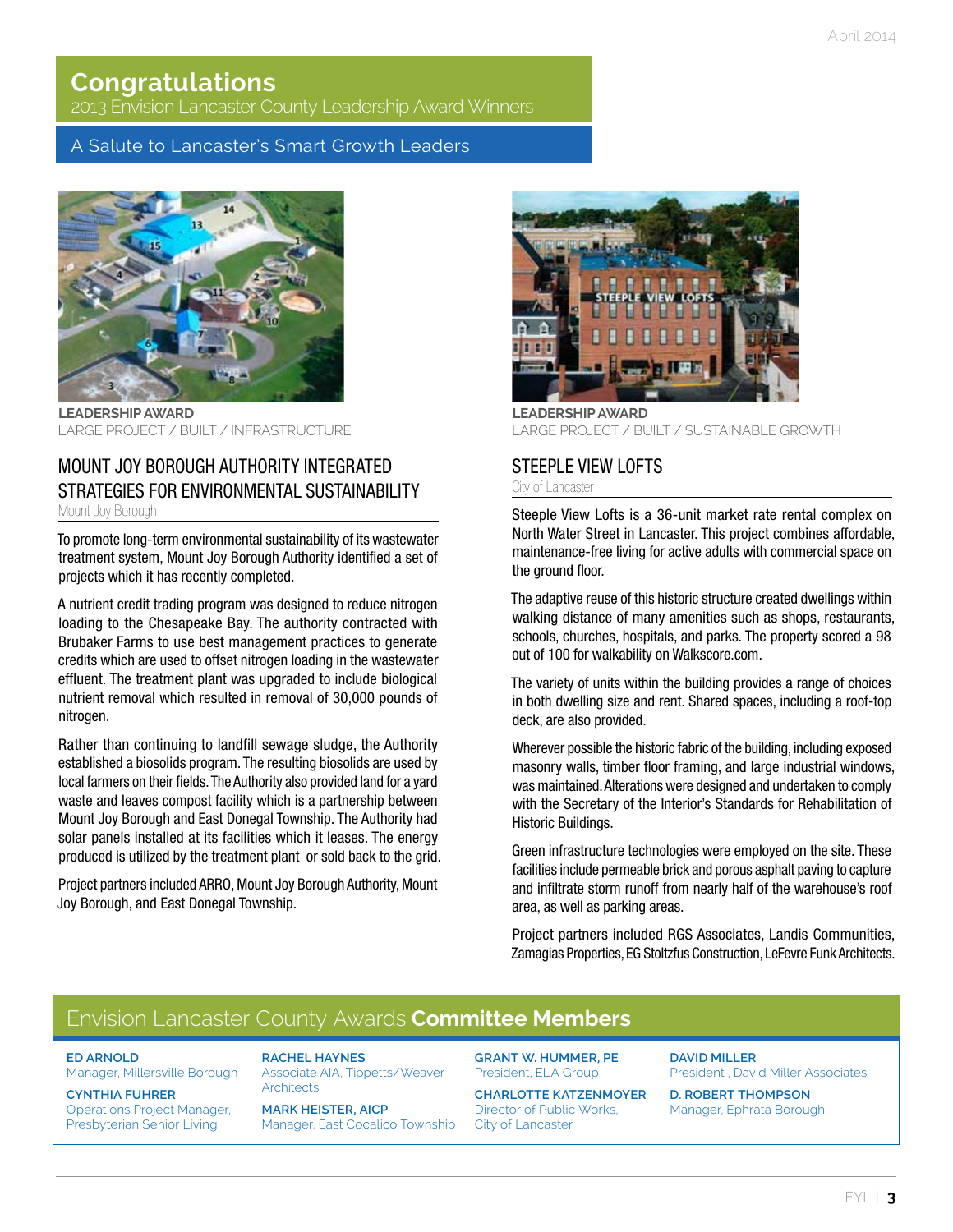

**ACHIEVEMENT AWARD** LARGE PROJECT / BUILT / INFRASTRUCTURE

#### ELIZABETHTOWN TRAIN STATION SITE IMPROVEMENTS Elizabethtown Borough

Improvements at the Elizabethtown Train Station created attractive and lowimpact transportation links within the borough. The compact design of the parking facilities combined with open space, trees, and native landscape plantings result in a park-like setting. The paving allows for 100% infiltration of stormwater. The parking lot is illuminated by high-efficiency LED lighting. Several improvements, including an ADA ramp, retaining walls, and bike canopy, incorporate stone consistent with the station's limestone construction.

A new path connects the station to Poplar Street and to an existing path leading to downtown. The path connecting Sycamore Square to the station also received a facelift including a new stone retaining wall.

Project partners included C. S. Davidson, Inc. and Elizabethtown Borough.



**CERTIFICATE OF MERIT** SMALL PROJECT / BUILT / HERITAGE RESOURCES

### SAINT JAMES EPISCOPAL CHURCH OUTDOOR GATHERING SPACE

City of Lancaster

Saint James Episcopal Church's master plan identified facility needs including a more inviting building approach, expanded exterior gathering spaces, and improved accessibility. To accomplish these goals, two new outdoor gathering spaces were created which incorporated green infrastructure to capture stormwater runoff and used recycled building materials including paving bricks, decorative stone tiles, fencing, and cast iron window grates. These grates were repurposed as ornamental garden gates.

This privately-funded effort enhanced a historically significant religious site while addressing water resources management with green technologies.

Project partners included RGS Associates, Inc., Saint James Episcopal Church, MM Architects, Inc., and Warfel Construction.



**ACHIEVEMENT AWARD** LARGE PROJECT / BUILT / HERITAGE RESOURCES

### SIEGRIST MILL COVERED BRIDGE

West Hempfield and Rapho Townships

The Siegrist Mill Covered Bridge built in 1885 is listed in the National Register of Historic Places. The bridge was restored using historic construction techniques and incorporating only traditional materials. Some of the original bridge arches were salvaged and reused, and original character-defining details such as authentic stone masonry, dovetailed joints, and wooden pins were included.

The Siegrist Mill Covered Bridge accommodates bicycles, pedestrians, and buggies. It complements the surrounding built and natural environment. And it is a valuable cultural, historic, and tourism resource and landmark for Lancaster County.

Project partners included RETTEW, Rapho Township, West Hempfield Township, and the County of Lancaster.



**CERTIFICATE OF MERIT** LARGE PROJECT / BUILT / SUSTAINABLE GROWTH

# WOODWARD HILL CEMETERY PRESIDENTIAL MEMORIAL GARDEN

City of Lancaster

Woodward Hill Cemetery, located in southeast Lancaster City, has 13,000 graves and is listed in the National Register of Historic Places. Many prominent Lancastrians including President James Buchanan are buried there.

This project included construction of memorial niche walls, Veteran's Plaza, Reflection Garden, Cremains Garden, restoration of an original iron fence, and extensive landscaping, walkways, benches, and a gazebo. Development was done in keeping with the original cemetery plan to provide a park-like atmosphere. The cemetery also serves as a southern gateway to Lancaster.

Project partners included Wohlsen Construction Company, Woodward Hill Cemetery Board of Directors, and Derck & Edson Associates.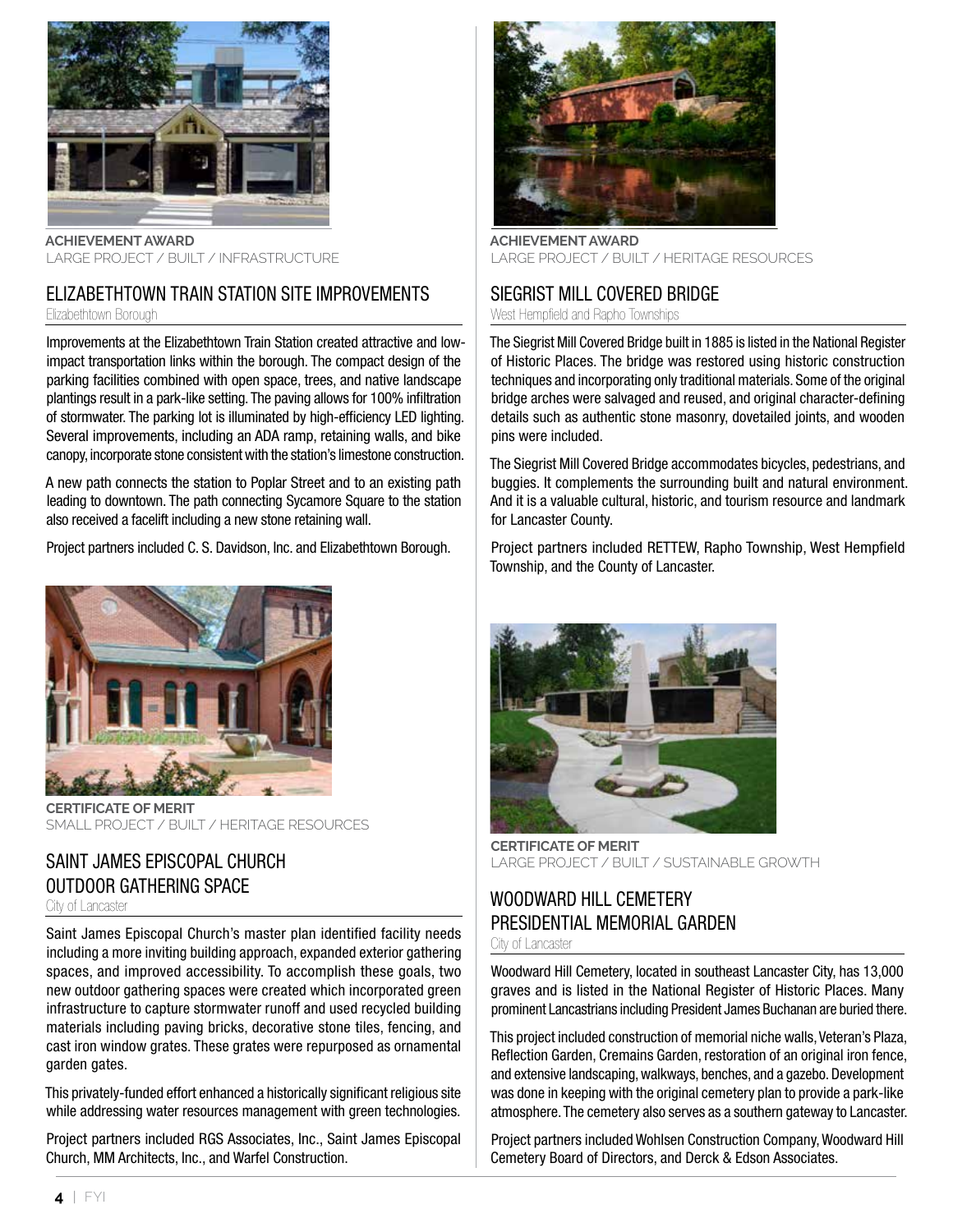# <span id="page-4-0"></span>LCPC Releases **[2013 Annual Report](http://www.lancastercountyplanning.org/DocumentCenter/View/262)**

The Lancaster County Planning Commission's **2013 Annual Report** is now available on our website.

Click here to view a copy.

# **Lancaster County Planning Commission and Staff Changes**

LCPC welcomed two new members to the board at the beginning of 2014.

**Alice Yoder** joined the commission as an at-large member. She is a West Hempfield Township resident and has served on the township's planning commission for 10 years. Yoder, long-time Director of Community Health for Lancaster General Health, developed the Wellness Center at LGH and was the original coordinator of Lighten Up Lancaster.

**Pete Soto** was appointed to the commission as the representative for Region 1 – Lancaster City. Soto, a resident of Lancaster, was elected to city council in November. He works in Lancaster General Hospital's materials management department. Previously, he was a maintenance supervisor for the School District of Lancaster.

Leaving the commission at the end of 2013 were **James Reichenbach**, Region 1 representative and **Ray D'Agostino**, at-large member.

**Brian Reid** was recently hired as a Planner in the Community Planning Division. Brian will provide support to Senior Planners by conducting minor plan reviews, maintaining databases, and working on specific planning projects. Brian has a Bachelor's and Master's degree in Planning and is specifically interested in cartography and data analysis in GIS. Brian is from Montgomery County, Maryland.





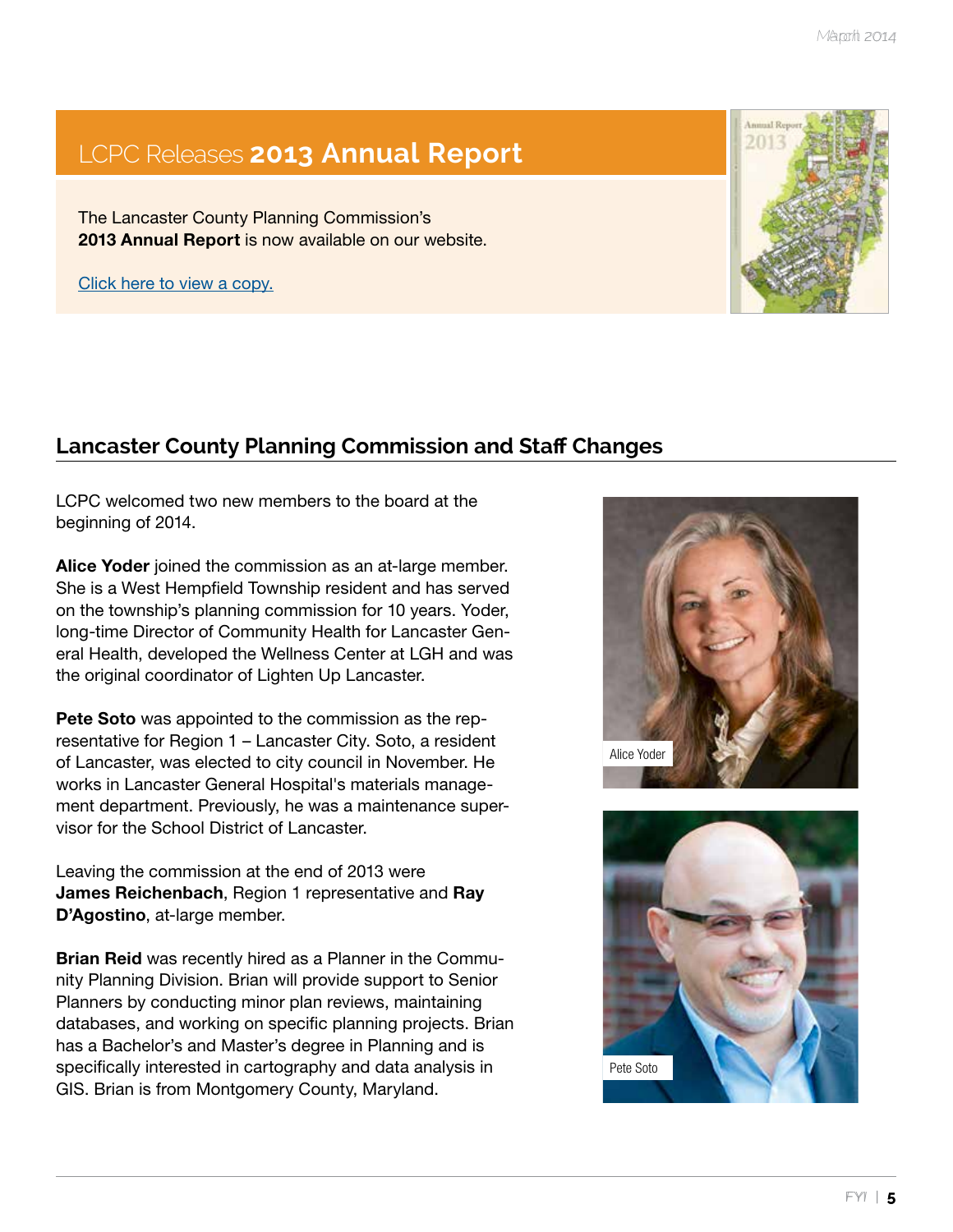# <span id="page-5-0"></span>**[2014 Planning Partners Survey](https://www.surveymonkey.com/s/WV56WLG)**

# Help Us Help You



The mission of the Lancaster County Planning Commission is to facilitate inclusive dialog, create shared visions and plans, and to help communities achieve results. In order to accomplish this mission, we need to hear from you – our planning partners – municipalities, nonprofit organizations, government agencies, and interested citizens. Please take our survey and let us know how we are doing and what we can do to better assist you.

LCPC is a resource for the entire county. In these times of limited resources and constrained bud-

gets, we can help you stretch your planning dollars through the services that we provide. Assistance we offer includes provision and analysis of data, meeting facilitation, coordination of planning efforts, planning and implementation tools and resources, educational programs, and GIS mapping.

Let us know if and when you are preparing ordinances, plans, and official maps, or if there are initiatives that we can partner on to achieve common goals. We're here to help, and we can assist you in a variety of ways.

# UPCOMING LCPC EDUCATIONAL EVENTS

All programs at the Lancaster County Government Center Annex / 150 North Queen Street / Lancaster, PA 17603 Sign up for a session: contact Latoya Westbrook at 717-299-8333 or [LWestbrook@co.lancaster.pa.us](mailto:%20LWestbrook%40co.lancaster.pa.us?subject=Educational%20Event%20registration)

### April 4, 2014 / 1:00 - 2:30 p.m. / Room 102

### [Promoting Active Communities through](https://www2.gotomeeting.com/register/591642706)  Pedestrian and Bicycle Planning  $CM 11$

https://www2.gotomeeting.com/register/591642706

Providing safe, functional, and attractive bicycle and pedestrian facilities is an essential task for the planners in any community. However, for many reasons, including rising fuel costs, an aging population, and a growing obesity epidemic, this task is more important than ever. In this webinar, professional planners will address the challenges and successes they have had including the creation of an urban river walk, the development of a regional bicycle plan, addressing the active transportation needs of a suburban high school, and planning for a mixed-use trail connecting two municipalities.

### April 11, 2014 / 10:30 - 12:00 p.m. / Room 102 Burnham, Olmsted, and the Columbian Exposition



1.5 LA CES Credits

David P. Schuyler, Ph.D., the Arthur and Katherine Shadek Professor of the Humanities and Professor of American Studies at Franklin & Marshall College, will give this presentation.

The World's Columbian Exposition held in Chicago in 1893 had an enormous impact on American urban planning. Considered the first example of a comprehensive plan in the nation, the fairground plan included grand boulevards, classical building facades, and lush gardens. The exposition contributed to the City Beautiful Movement, of which the Capitol complex in Harrisburg is a notable example.